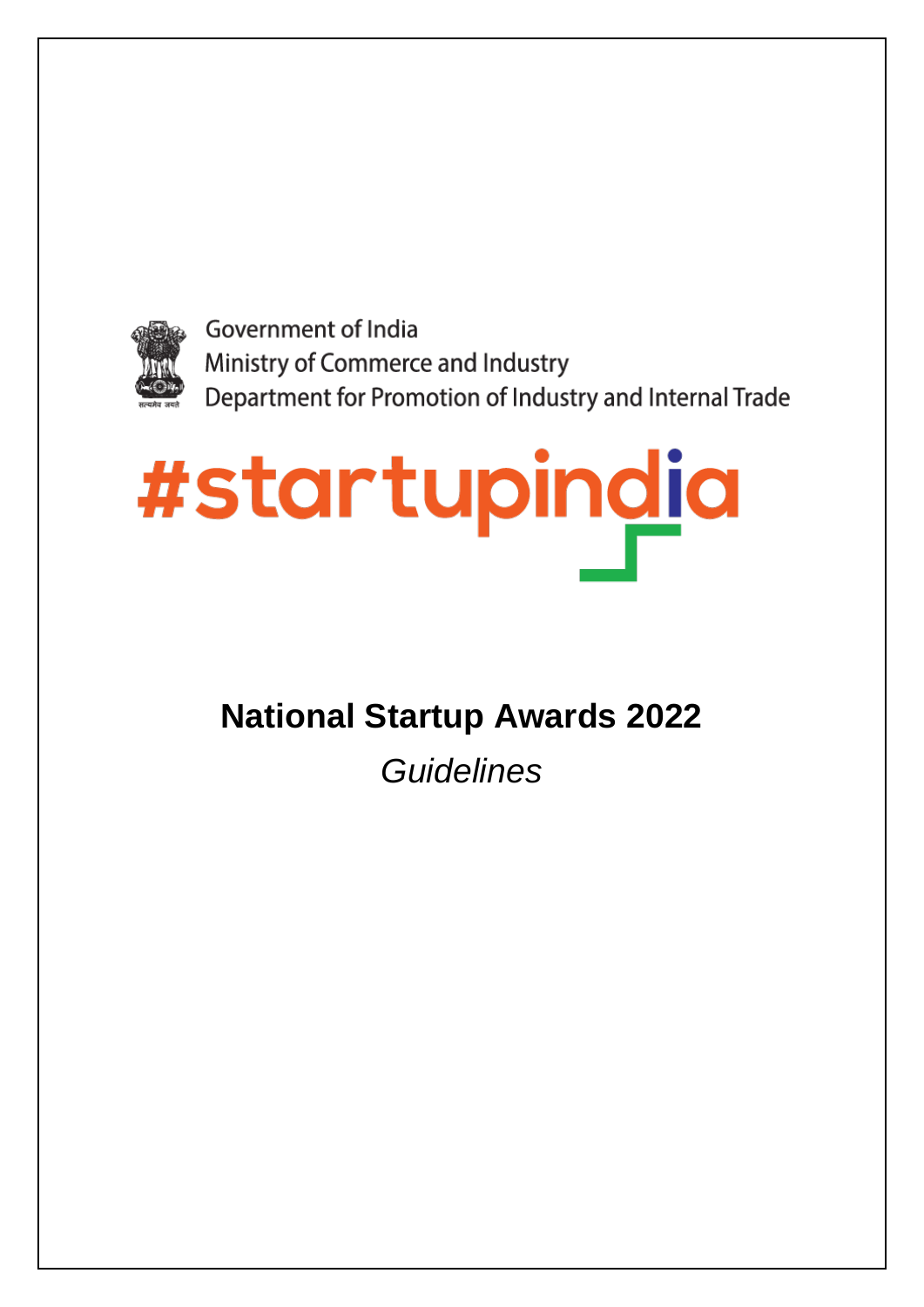# Contents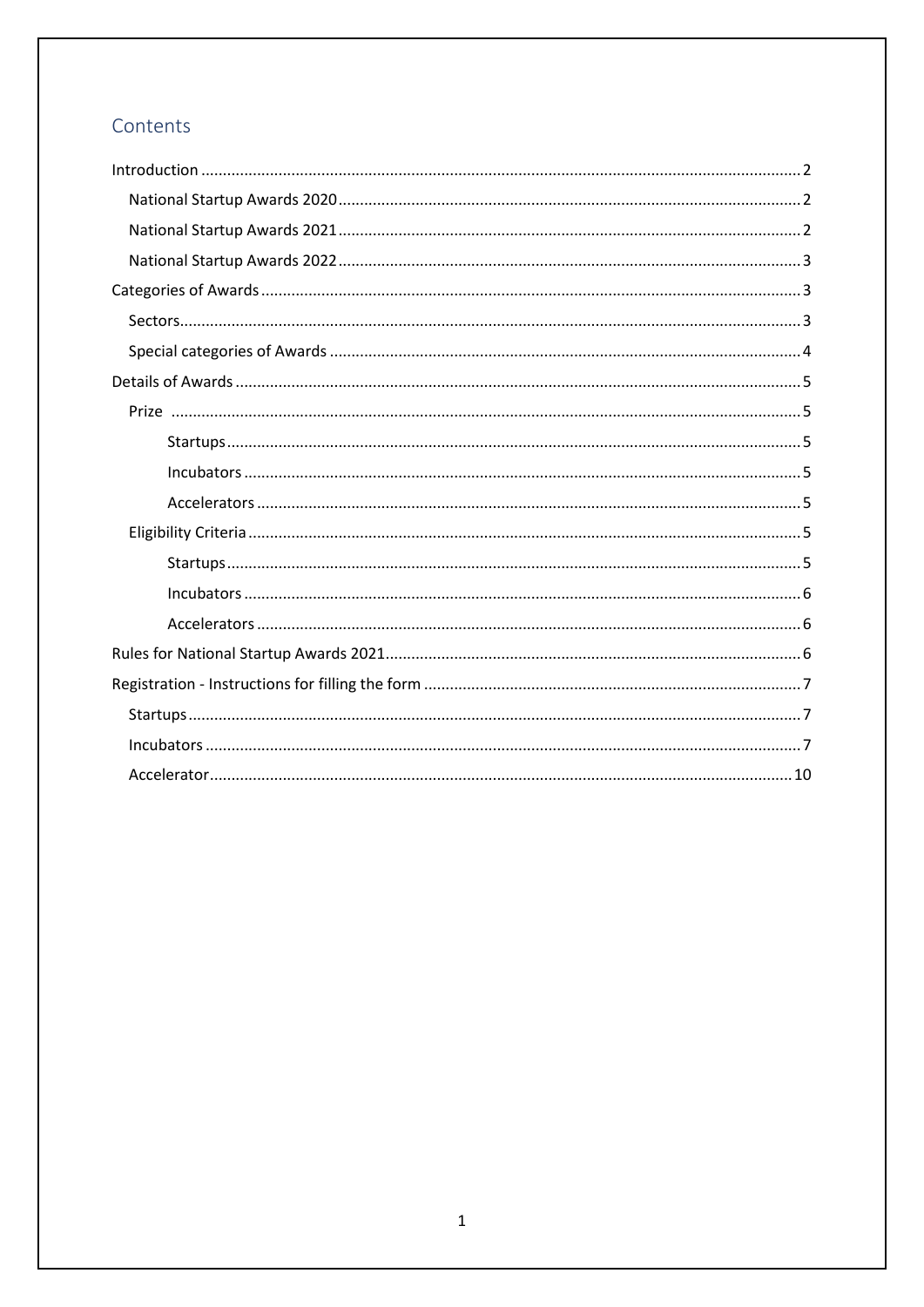# <span id="page-2-0"></span>**Introduction**

Startup India' is a flagship initiative that aims to build a strong ecosystem for nurturing innovation and Startups in the country that will drive sustainable economic growth and generate large-scale employment opportunities. Startup India Action Plan comprises 19 specific action items spanning across areas such as "Simplification and handholding", "Funding support and incentives" and "Industry-academia partnership and incubation". Substantial progress has been achieved not only on the Action Plan but on many other initiatives beyond the Action Plan that have been undertaken for the development of the overall growth of startup movement in the country.

Actions taken so far have resulted in a culture of innovation and entrepreneurship taking firm roots across the length and breadth of the country. The results are visible across all fields of human endeavour and all sectors of the economy. The National Startup Awards have been conceptualized to further strengthen the startup ecosystem in the country.

# <span id="page-2-1"></span>**National Startup Awards 2020**

First-ever National Startup Awards ('NSA') were concluded in October 2020, to recognize and reward outstanding startups and ecosystem enablers that are building innovative products or solutions and scalable enterprises, with high potential of employment generation or wealth creation, demonstrating measurable social impact. NSA 2020 witnessed overwhelming participation from 1641 startups, 31 incubators, and 10 accelerators, which applied under various categories. 32 startups, 1 incubator, and 1 accelerator were recognised as winners in their respective categories and were felicitated by the Hon'ble Minister for Commerce & Industry, Shri Piyush Goyal on 06 October 2020 at one of its kind virtual NSA 2020 ceremony recognizing and rewarding outstanding startups and ecosystem enablers that are building innovative products or solutions and scalable enterprises, with high potential of employment generation or wealth creation, demonstrating measurable social impact.

National Startup Awards 2020 also recognized the players who act as enablers in the Startup ecosystem, especially the ones who are successfully helping startups across the spectrum, irrespective of the geographical location and strata of society.

# <span id="page-2-2"></span>**National Startup Awards 2021**

Despite the challenging times, the Indian Startup ecosystem has showcased unprecedented resilience and zest for innovation, which have been playing an important role in propelling the nation's socio-economic growth trajectory. As a successor to the first edition, National Startup Awards 2021 imbibed the philosophy of recognizing and rewarding outstanding startups and enablers which have demonstrated exceptional capabilities not just in terms of financial gains, but also for the measurable impact for the society, where 2177 startups belonging to 49 sectors of the economy have participated in the awards along with 53 incubators and 6 accelerators.

46 startups, 1 incubator, and 1 accelerator were recognised as winners in their respective categories and were felicitated by the Hon'ble Minister for Commerce & Industry, Shri Piyush Goyal on 15 January 2022 as a part of the Startup India Innovation Week which also saw the announcement of the National Startup Day as 16<sup>th</sup> January. Six special categories were also introduced to recognize exceptional Startups contributing to the good of society. The 2021 edition of the awards also recognized exceptional Startups innovating solutions to promote Indic languages and to complement national efforts to combat the COVID-19 pandemic.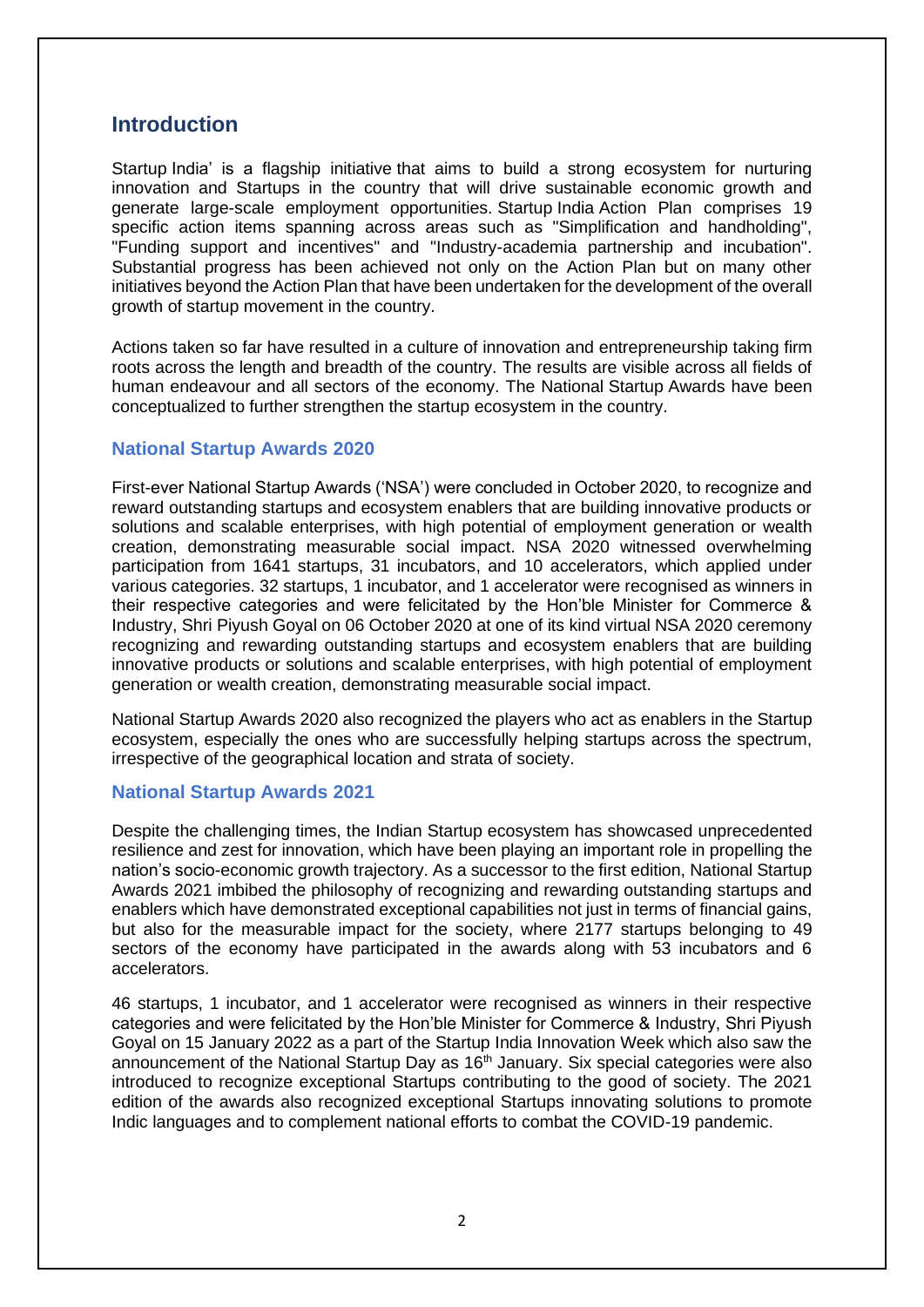# <span id="page-3-0"></span>**National Startup Awards 2022**

The third edition of National Startup Awards – National Startup Awards 2022 shall recognize and reward outstanding startups and enablers which have demonstrated exceptional capabilities not just in terms of financial gains but also for the measurable impact for the society. NSA 2022 also aims to cover flagship schemes launched by the Government of India through innovations in corresponding areas, thereby solving community problems at large.

In line with Azadi Ka Amrit Mahotsav, NSA 2022 will acknowledge startups and enablers who have been instrumental in revolutionising the development story of India and hold within them the power and potential to enable Prime Minister Modi's vision of activating India 2.0, fuelled by the spirit of Atmanirbhar Bharat.

The recognized entities will benefit from such recognition, not only in terms of being able to attract more business, financing, partnerships, and talent, but also enable them to serve as a role model for other entities, budding entrepreneurs, and to inspire them to be purposeful and responsible about their socio-economic impact. NSA 2022 will also focus on the ESG practices, climate change, and other sustainability initiatives such as blue economy, green economy, sustainable tourism, digitization, etc.

The NSA 2022 aims to look beyond the traditional thought process of measuring the success of a startup i.e., funding, financial gains for investors, etc. to parameters such as a benefit for the society, solving a key problem with some innovative solution/ product, developing some innovative solution/ product which is a paradigm shift in the approach in the sector/ sub-sector and creation of jobs (direct and indirect) in the country.

# <span id="page-3-1"></span>**Categories of Awards**

| <b>S. No.</b>  | <b>Sector</b>                                      | <b>Sub-Sectors</b>                                                                                                                                       |
|----------------|----------------------------------------------------|----------------------------------------------------------------------------------------------------------------------------------------------------------|
| 1              | <b>Agriculture</b>                                 | 1. Irrigation<br>2. Productivity<br>3. Post-harvest<br>4. Farmer engagement and education                                                                |
| $\overline{2}$ | <b>Animal Husbandry and Dairy</b>                  | 5. Productivity                                                                                                                                          |
| 3              | Construction                                       | 6. Materials<br>7. Construction technologies (including planning and<br>monitoring)                                                                      |
| 4              | <b>Drinking Water</b>                              | 8. Access to potable drinking water                                                                                                                      |
| 5              | <b>Education &amp; Skill</b><br><b>Development</b> | 9. Access to institutional education<br>10. Access to open education<br>11. Teacher training<br>12. Toys as learning resource<br>13. Vocational training |
| 6              | <b>Energy</b>                                      | 14. Clean energy<br>15. Energy Efficiency<br>16. Energy Storage                                                                                          |
| $\overline{7}$ | <b>Enterprise Technology</b>                       | 17. Business process management<br>18. Customer relationship management<br>19. Logistics management                                                      |

# <span id="page-3-2"></span>➢ **Sectors**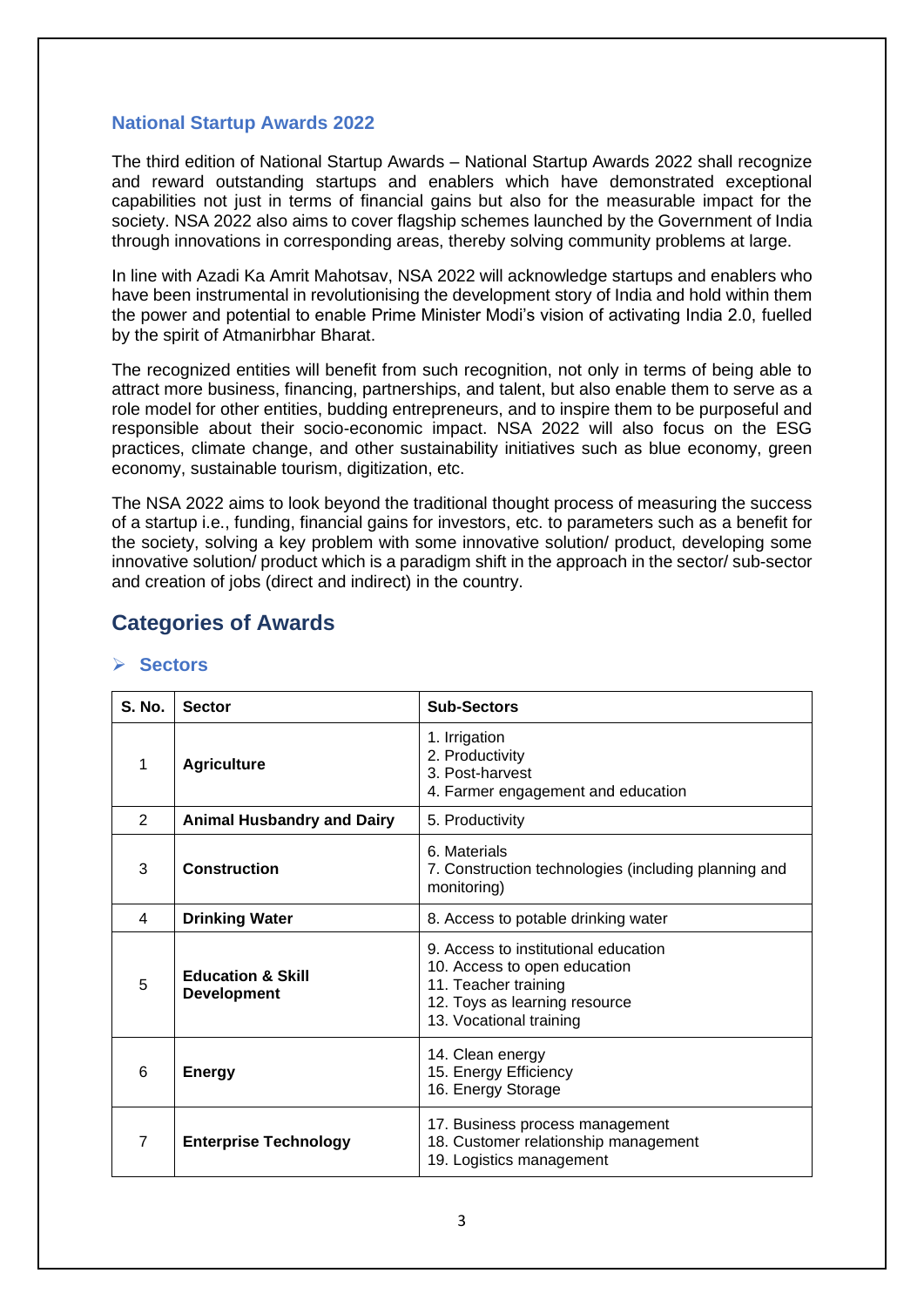| S. No. | <b>Sector</b>                    | <b>Sub-Sectors</b>                                                                                                                                                                                                                                           |  |
|--------|----------------------------------|--------------------------------------------------------------------------------------------------------------------------------------------------------------------------------------------------------------------------------------------------------------|--|
| 8      | <b>Environment</b>               | 20. Waste to value<br>21. Sanitation<br>22. Sustainable Industrial Solutions                                                                                                                                                                                 |  |
| 9      | <b>Fintech</b>                   | 23. Insurance<br>24. Financial inclusion<br>25. Financial literacy                                                                                                                                                                                           |  |
| 10     | <b>Food Processing</b>           | 26. Processing (excluding meat processing)<br>27. Meat Processing (including Fisheries)<br>28. Packaging and retailing                                                                                                                                       |  |
| 11     | <b>Health &amp; Wellness</b>     | 29. Access to healthcare<br>30. Diagnostics<br>31. Life sciences<br>32. Medical devices including affordable point of care<br>33. Ayurveda, Yoga and Naturopathy, Unani, Siddha<br>and Homeopathy (AYUSH)<br>34. Fitness and Sports<br>35. Mental well being |  |
| 12     | <b>Industry 4.0</b>              | 36. Internet of Things<br>37. 3D printing<br>38. Augmented reality products/wearables<br>39. Computer vision<br>40. Robotics                                                                                                                                 |  |
| 13     | <b>Media &amp; Entertainment</b> | 41. Gaming<br>42. Animation<br>43. Production and post-production                                                                                                                                                                                            |  |
| 14     | <b>Security</b>                  | 44. Security & safety systems<br>45. Cyber security                                                                                                                                                                                                          |  |
| 15     | <b>Space</b>                     | 46. Space technologies (including launch vehicles,<br>applications, spacecraft technologies)                                                                                                                                                                 |  |
| 16     | <b>Transport</b>                 | 47. Transport services and infrastructure<br>48. Freight & logistics services                                                                                                                                                                                |  |
| 17     | <b>Travel</b>                    | 49. Hospitality<br>50. Travel planning and discovery                                                                                                                                                                                                         |  |

# <span id="page-4-0"></span>➢ **Special categories of Awards**

| <b>Categories</b>                          | Winner                                    | <b>Runners Up</b>                          |
|--------------------------------------------|-------------------------------------------|--------------------------------------------|
| <b>Startups</b>                            | One startup in each<br>of the sub-sectors | Two startups in each<br>of the sub-sectors |
| Special Category: Women led startups       | One startup                               | -                                          |
| Special Category: Impact in rural areas    | One startup                               |                                            |
| Special Category: Campus startup           | One startup                               |                                            |
| Special Category: Manufacturing excellence | One startup                               |                                            |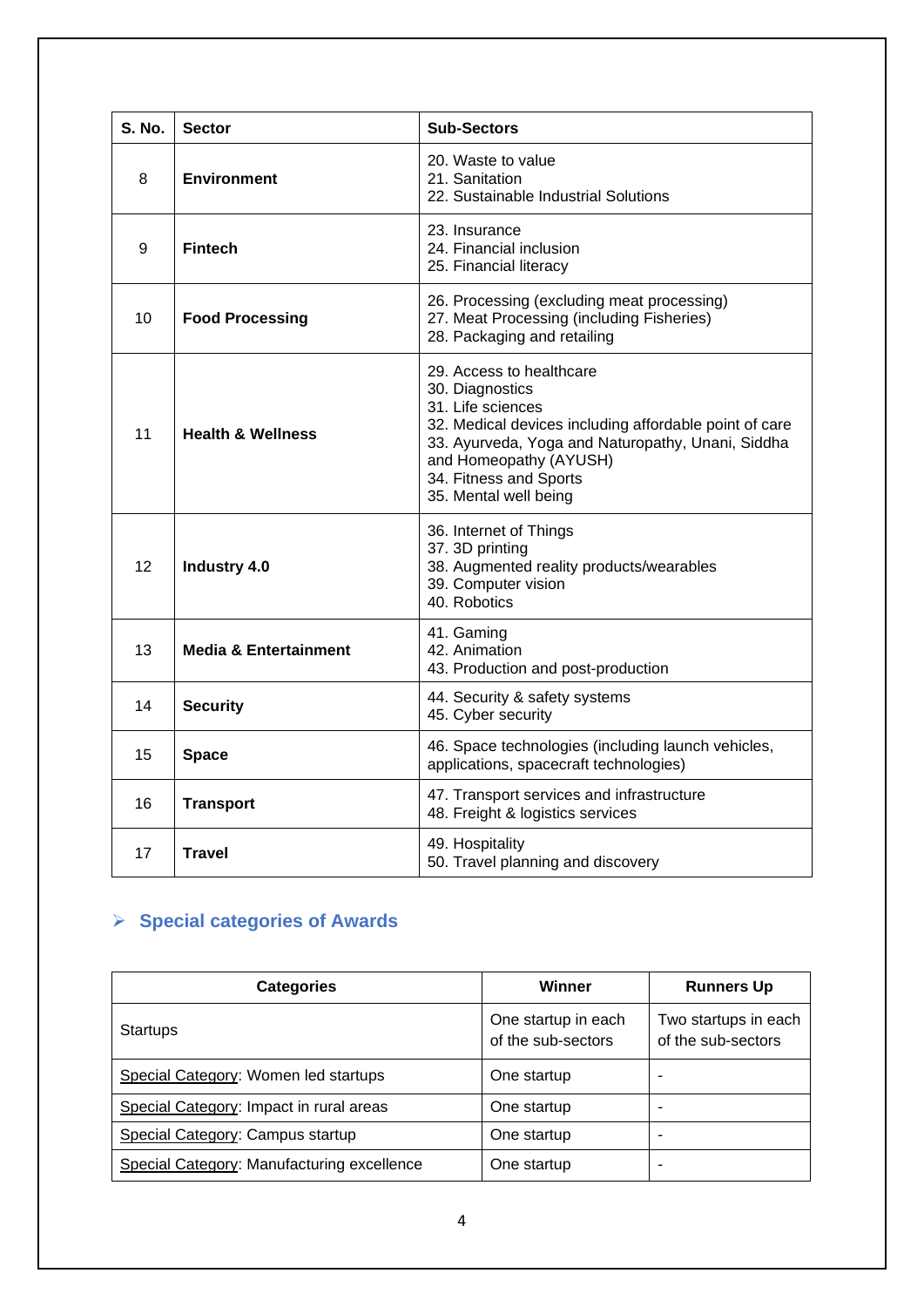| <b>Categories</b>                                                                                                                                                                                                              | Winner      | <b>Runners Up</b> |
|--------------------------------------------------------------------------------------------------------------------------------------------------------------------------------------------------------------------------------|-------------|-------------------|
| Special Category: Innovation tackling the pandemic<br>(preventive, diagnostic, therapeutic, monitoring,<br>digital connect, work from home solutions etc.)                                                                     | One startup |                   |
| Special Category: Solution delivery or business<br>operations in Indic languages                                                                                                                                               | One startup |                   |
| Special Category: Startups from North-East<br>(Arunachal Pradesh, Assam, Manipur, Meghalaya,<br>Mizoram, Nagaland, Sikkim, and Tripura) and Hilly<br>States/ UT (Himachal Pradesh, Jammu & Kashmir,<br>Ladakh and Uttarakhand) | One startup |                   |
| Incubators                                                                                                                                                                                                                     | One winner  |                   |
| Accelerators                                                                                                                                                                                                                   | One winner  |                   |

# <span id="page-5-0"></span>**Details of Awards**

# <span id="page-5-1"></span>➢ **Prize**

Following prizes that shall be awarded to Startups, Incubators, and Accelerators

# <span id="page-5-2"></span>**Startups**

- I. A cash prize of **INR 5 lakhs** shall be awarded to one winning startup in each of the subsectors.
- II. The winner and the finalists shall be given the opportunity to present their solutions to relevant public authorities and corporates for potential pilot projects and work-orders
- III. The winners and finalists shall be given priority for participation in various national and international startup events sponsored by DPIIT

#### <span id="page-5-3"></span>**Incubators**

A cash prize of **INR 15 lakhs** shall be awarded to one winning Incubator

#### <span id="page-5-4"></span>**Accelerators**

A cash prize of **INR 15 lakhs** shall be awarded to one winning Accelerator

# <span id="page-5-5"></span>➢ **Eligibility Criteria**

#### <span id="page-5-6"></span>**Startups**

- I. The startup should be a DPIIT recognized startup. The entity must submit their certificate of incorporation or partnership deed.
- II. The entity must have a hardware or software product or a process solution that is present in the market.
- III. The entity must have all applicable trade trade-specific registrations (example: CE, FSSAI, MSME, GST Registration, etc.
- IV. There should not have been any default in the last three years (FY 2018-19, 19-20, 20-21) by the entity or any of its promoters or any of their group entities
- V. In case your startup is less than 3 years old, please upload all available financial statements. Startups which are less than a year old and do not have audited financials, will be exempt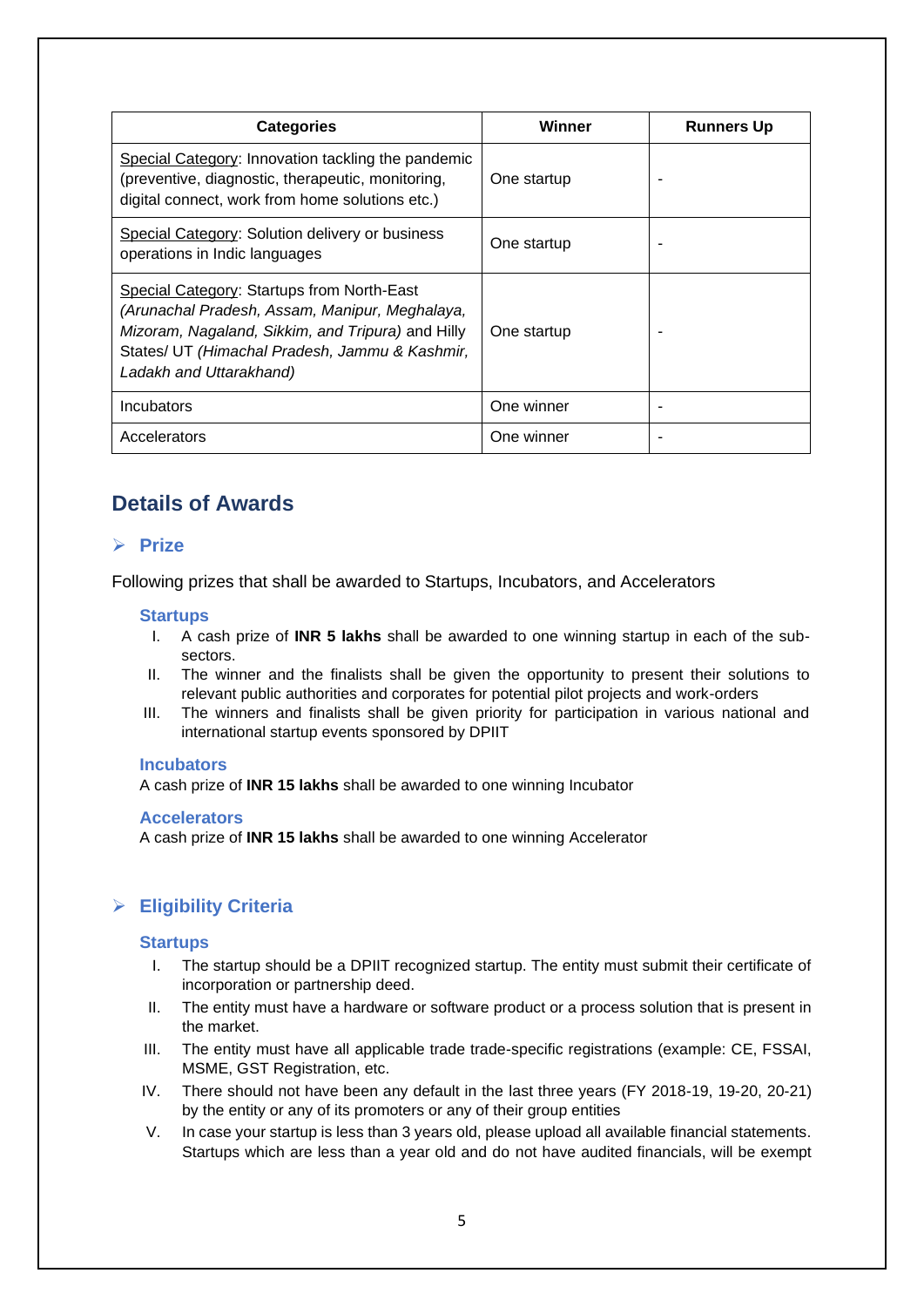from this requirement. In case of non-availability of audited financials for FY 20-21, provisional statements issued by chartered accountant may be provided.

# <span id="page-6-0"></span>**Incubators**

- I. The incubator should be structured as an independent entity a company, a public trust, or a society.
- II. The incubator should be operational at least for two years as on  $1<sup>st</sup>$  January 2022.
- III. The incubator must have successfully graduated a minimum of 15 startups.

# <span id="page-6-1"></span>**Accelerators**

- I. The accelerator should be structured as an independent entity-a Company, a Public trust or a Society.
- II. The accelerator should be operational at least for two years as on  $1<sup>st</sup>$  January 2022.
- III. The accelerator must have successfully graduated a minimum of 10 startups.

# <span id="page-6-2"></span>**Rules for National Startup Awards 2022**

The following rules will be followed:

- I. Participation in the National Startup Awards is voluntary.
- II. Startups/ Incubators/ Accelerators who have won in any category in any previous National Startup Awards will not be eligible
- III. Award application form is to be filled in English only.
- IV. One startup can nominate itself in maximum 2 categories
- V. Finalists maybe subject to a legal due diligence review by independent third-party evaluators. If the individual/ organization refuses to such a request, Startup India holds the right to select the next highest scoring nominee as the award winner.
- VI. By participating in the National Startup Awards, the startups, nominator, ecosystem enablers agree to the Government of India's and its partners use of its name, URL, photos, and videos for promotional purposes on its website and other promotional material.
- VII. Any false information provided within the context of National Startup Awards by any entity concerning identity, mailing address, telephone number, email address, ownership of right, or non-compliance with these rules or any terms and conditions or the like may result in the immediate elimination of the entity from the awards process.
- VIII. The decisions of the jury and the implementation committee shall be final and binding. At the discretion of the jury, awards may not be presented in any sector or sub-sector if a deserving entity is not found.
- IX. All support agencies, jury, shall sign (physically or digitally), a non-disclosure agreement with Startup India.
- X. DPIIT reserves the right at its sole discretion to cancel, terminate, modify, or suspend the National Startup Awards or not award any entity in any sector or sub-sector. DPIIT further reserves the right to disqualify any candidate/entity that tampers with the submission process, commits fraud or is in violation of criminal and/or civil laws.
- XI. Allowances shall not be paid to any entity for travel or presentation before jury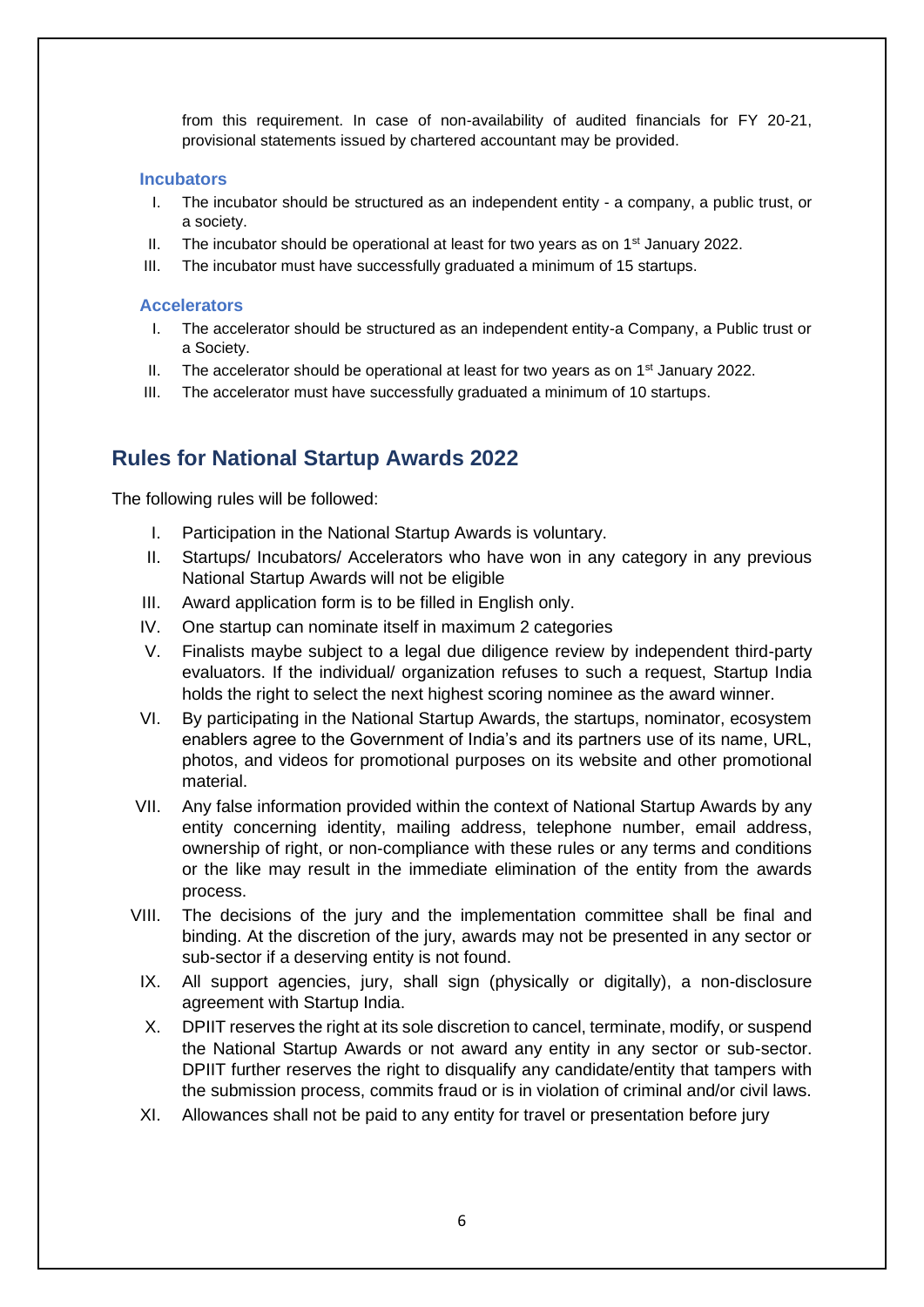# <span id="page-7-0"></span>**Registration - Instructions for filling the form**

(A step-by-step guide to participate in National Startup Awards 2022)

# <span id="page-7-1"></span>**Startups**

**Step1:** Register on Startup India and obtain DPIIT recognition

In case you are already registered on Startup India and have a DPIIT recognition number, ensure that all the details given on Startup India registration are correct as certain fields will auto-populate in the application form

- **Step 2:** Go to '**National Startup Awards**' tab on Startup India Website to visit the National Startup Awards page
- **Step 3**: Click on the button '**Apply for National Startup Awards 2022**' visible in the right bottom
- **Step 4**: Click on 'Apply as Startup' under application closing countdown or select the category and the sub-category under which the startup wishes to apply

**Step 5:** Check the auto-populated details in the participation form for National Startup Awards

**Step 6:** Fill in the details as mentioned in the application form

**Step 7:** Ensure to keep the following documents ready for upload:

- Certificate of Incorporation/Partnership deed
- Partnership deed or other government accepted proof as proof for a woman founder (if applicable)
- PAN card for founder/ co-founder
- Aadhar card for founder/ co founder
- Startup Pitch Deck (Not more than 10 slides)
- Trade specific registrations
- Audited financial statements for the past 3 years (P&L Statement + Balance Sheet + IT Return)
- Proof In case of applying in special category (women-led startup OR campus startup OR impact in rural area OR potential for import substitution OR Innovation for COVID-19 (preventive, diagnostic, therapeutic, monitoring OR content delivery in Indic languages)
- 120 seconds video explaining your product or service (this video cannot be a YouTube link; it has to be made for application to National Startup Awards). The video should cover – business model, scalability, innovation, social & economic impact on environment

**Step 8:** Ensure that all the uploads required comply with the size requirement as mentioned

**Step 9:** Click 'submit'

# **Incubators**

**Step 1: Register on Startup India** 

<span id="page-7-2"></span>In case you are already registered on Startup India, ensure that the details given in Startup India registration are correct as certain fields will auto-populate in the participation form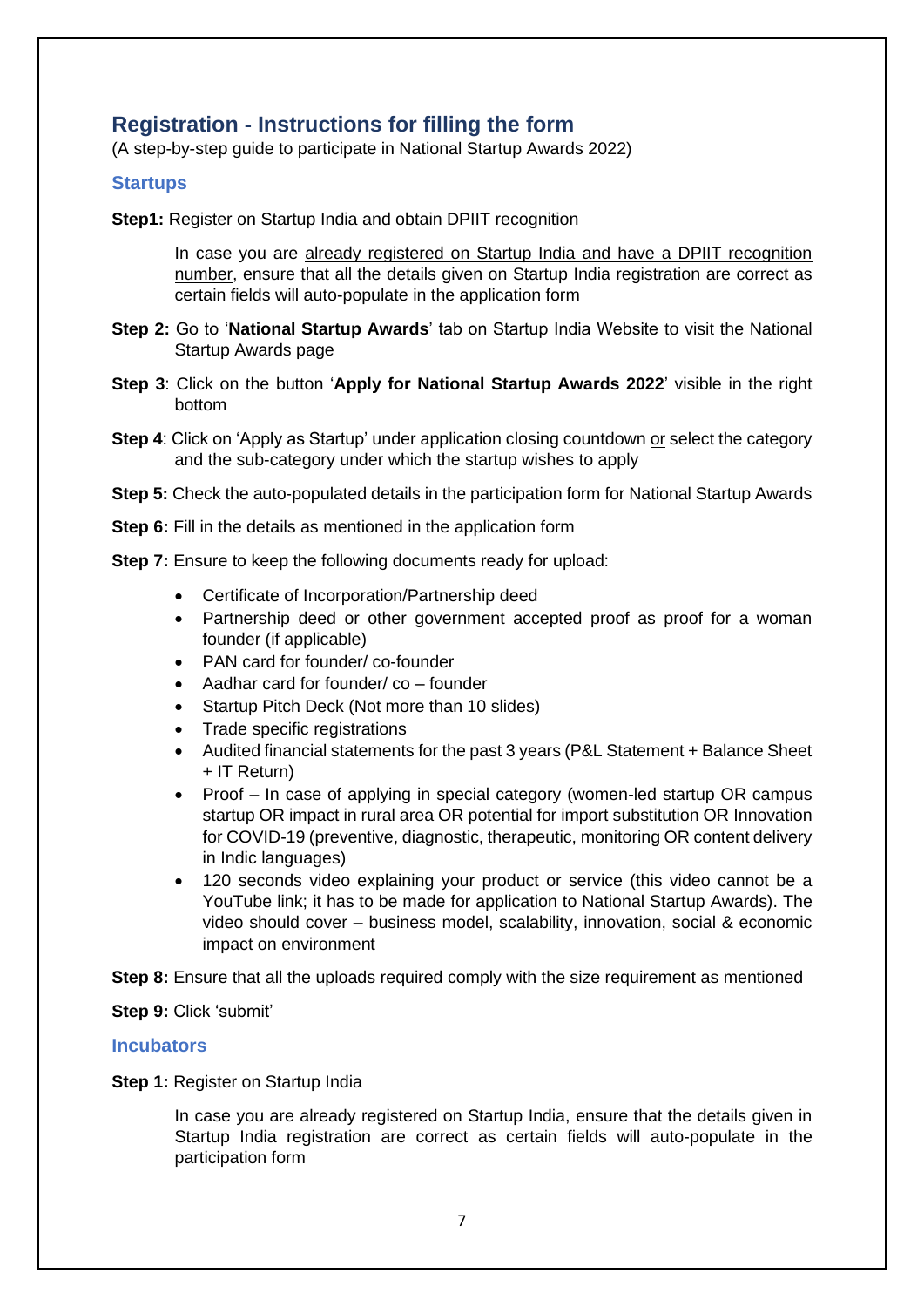**Step 2:** Go to '**National Startup Awards**' tab on Startup India Website to visit the National Startup Awards page

**Step 3**: Click on the button '**Apply for National Startup Awards 2022**' visible in the right bottom

**Step 4:** Click on 'Apply as an Incubator' tab under the 'Award Categories for Enablers'

**Step 5:** Check the auto-populated details in the participation form for National Startup Awards

**Step 6:** Fill in the details as mentioned in the application form

**Step 7:** Fill in the details (as per the format given in the application form) for

- Incubation Details
- Incubation Support
- Funding Details
- Mentoring Support
- Any other Support Provided to Incubatees

**Step 8:** Ensure to keep the following documents ready for upload

- Certificate of Incorporation
- PAN card for organization

**Step 9:** Re-check the details filled in the application form

**Step 10:** Ensure that all the uploads required comply with the size requirement as mentioned against the category

**Step 11:** Click 'Submit'

# *You are required to submit details\* for the following questions in the format as given below. Please ensure that you attach pdf files*

*\*- All details are to be filled "As on date" except for the fields where there is a timeline mentioned*

#### **Q 13. Total number of startups incubated**

| Name of<br>the startup | Name of the<br>founder(s)/co-<br>founder(s) | Date of<br>incorporation | Date of<br>joining the<br>incubator | <b>Which</b><br>program<br>were they a<br>part of<br>(name of the<br>program,<br>link to the<br>website/micr<br>o site of the<br>program) | <b>Funds</b><br>raised while<br>they were<br>part of the<br>incubator |
|------------------------|---------------------------------------------|--------------------------|-------------------------------------|-------------------------------------------------------------------------------------------------------------------------------------------|-----------------------------------------------------------------------|
| Startup 1              |                                             |                          |                                     |                                                                                                                                           |                                                                       |
| Startup 2              |                                             |                          |                                     |                                                                                                                                           |                                                                       |
| ÷                      |                                             |                          |                                     |                                                                                                                                           |                                                                       |

#### **Q 14. Number of startups graduated from the incubator**

| Name of the startup | Date of graduation of the | Valuation at the time of |  |
|---------------------|---------------------------|--------------------------|--|
|                     | startup                   | graduation (in INR)      |  |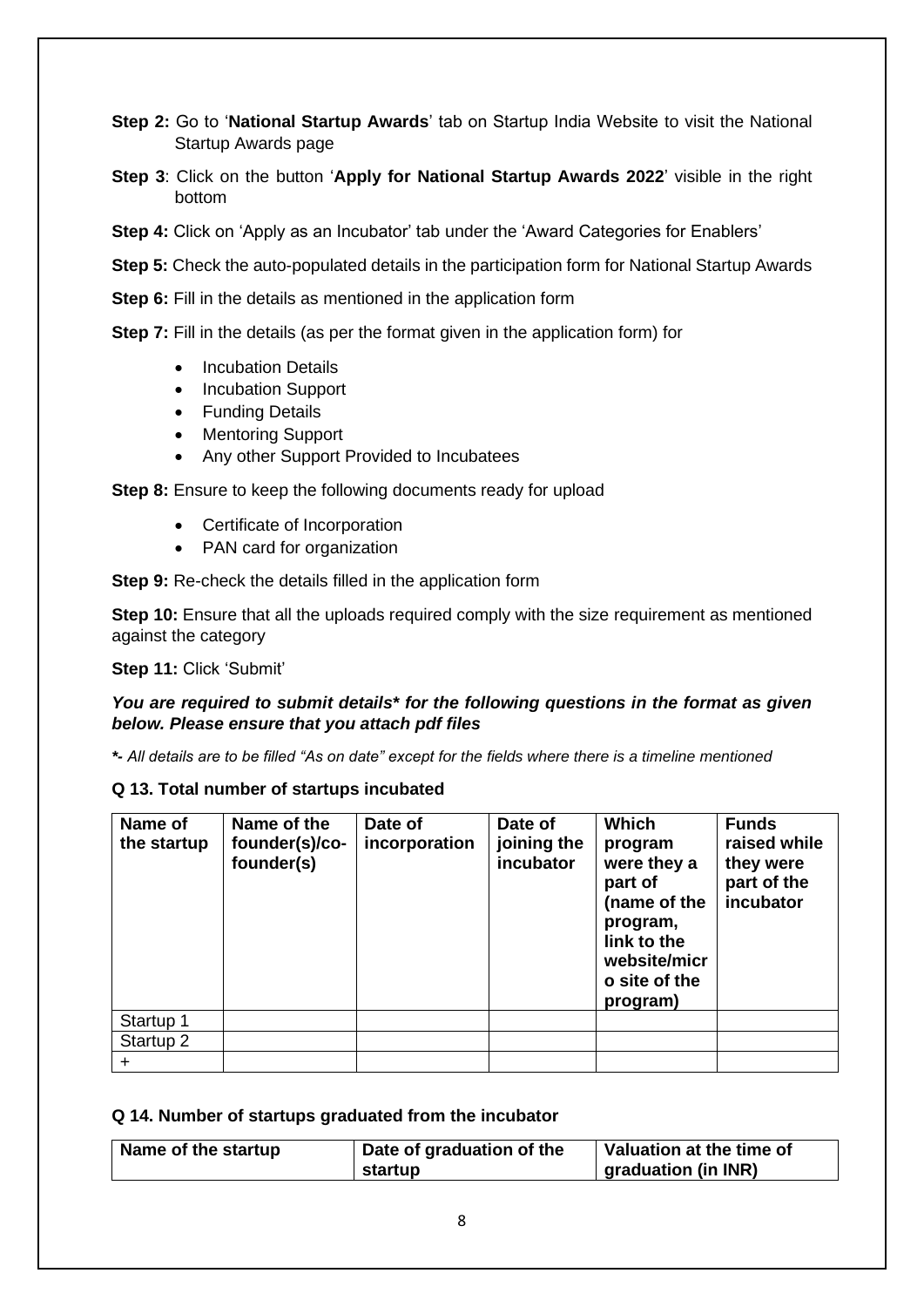| Startup   |  |
|-----------|--|
| Startup 2 |  |
|           |  |

# **Q 15. Number of startups that have raised follow on investments**

| Name of<br>startup   | Date of<br>graduation | What is the<br>total amount of<br>investment that<br>they raised? | <b>Rounds of</b><br>funding | <b>Sources of</b><br>funding<br>(optional) |
|----------------------|-----------------------|-------------------------------------------------------------------|-----------------------------|--------------------------------------------|
| Startup 1            |                       |                                                                   |                             |                                            |
| Startup <sub>2</sub> |                       |                                                                   |                             |                                            |
|                      |                       |                                                                   |                             |                                            |

# **Q 16. 2-year survival rate of startups from date of joining the incubation program**

| Name of<br>startup   | Date of<br>Incorporation | <b>Current base</b><br><b>location</b> | <b>Current clients</b> | <b>Website link for</b><br>the startups |
|----------------------|--------------------------|----------------------------------------|------------------------|-----------------------------------------|
| Startup 1            |                          |                                        |                        |                                         |
| Startup <sub>2</sub> |                          |                                        |                        |                                         |
|                      |                          |                                        |                        |                                         |

# **Q 17. Infrastructure support for startups** *(Not Mandatory)*

*Kindly provide proof in form of pdf. Example - Images of facilities, description of facilities etc.*

**Q 18. Are you supported by state/center govt. department/ministry?** *(Not Mandatory) Kindly provide proof such as an email from concerned department, transfer of fund certificate etc.*

# **Q 19. Number of startups invested in**

| Name of<br>startup | <b>Amount of</b><br>investment | Stake % if any | <b>Engagement with startup</b><br>currently |
|--------------------|--------------------------------|----------------|---------------------------------------------|
| Startup 1          |                                |                |                                             |
| Startup 2          |                                |                |                                             |
|                    |                                |                |                                             |

# **Q20. Number of startups supported through grant or fund (state/central govt./any other org.)**

| Name of the startup  | Amount of grant or<br>fund given | Year of grant or<br>fund given | Source of grant or<br>fund |
|----------------------|----------------------------------|--------------------------------|----------------------------|
| Startup 1            |                                  |                                |                            |
| Startup <sub>2</sub> |                                  |                                |                            |
|                      |                                  |                                |                            |

# **Q21. Total investment raised for startups (in INR million)**

| Name of startup      | Source of the investment<br>raised | <b>Amount of the investment</b><br>raised |
|----------------------|------------------------------------|-------------------------------------------|
| Startup <sup>-</sup> |                                    |                                           |
| Startup <sub>2</sub> |                                    |                                           |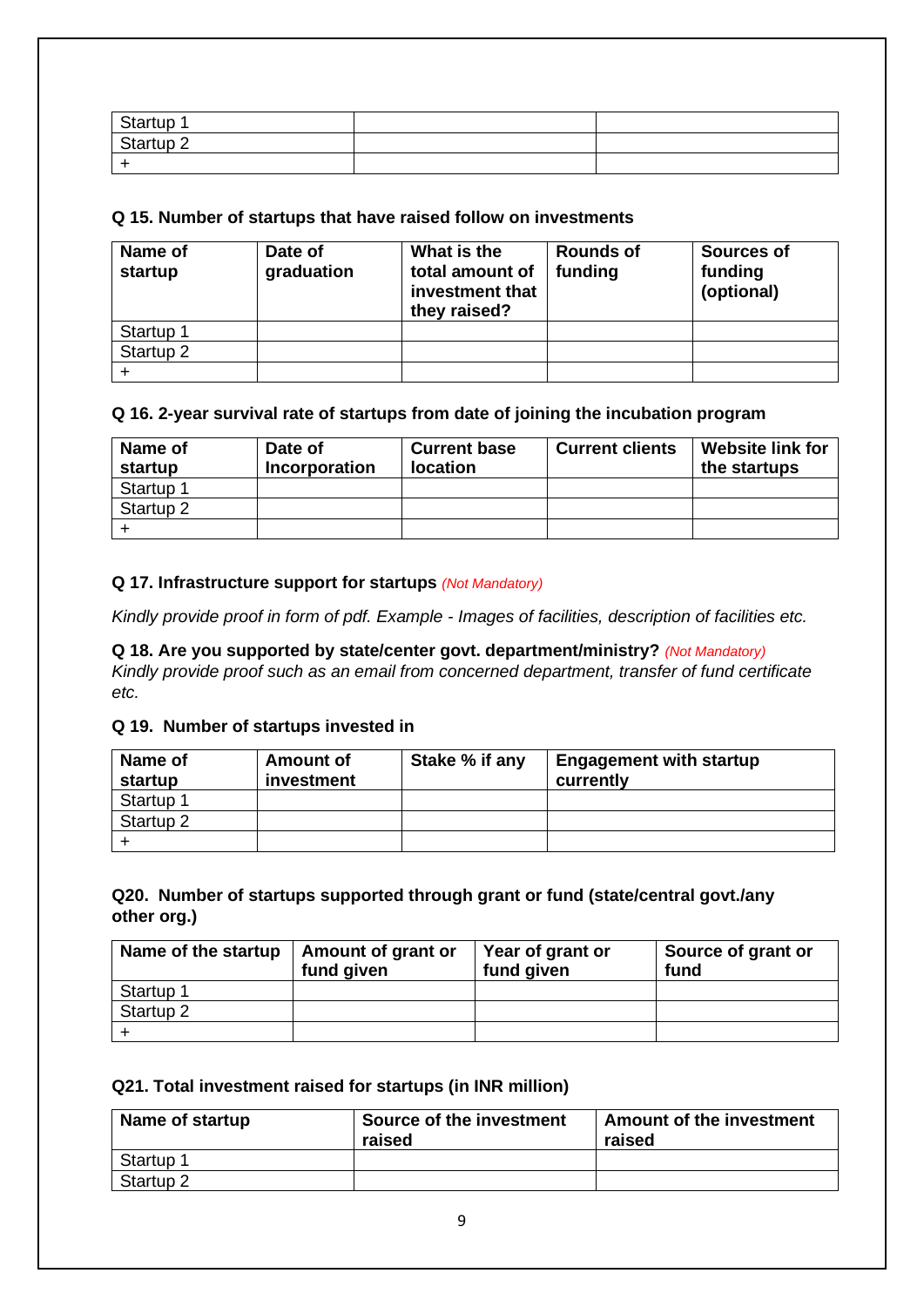# **Q 22. Total corpus available for incubatees from the date of incorporation (in INR million)**

*Kindly provide proof of fund allocation or corpus allocation or any other in a pdf format*

# **Q 23. Number of paid mentors onboarded**

| Name of the mentor | Industry he/she<br>belongs to | <b>Brief profile of the</b><br>mentor (not more<br>than 200 words) | <b>Services rendered</b><br>by the mentor |
|--------------------|-------------------------------|--------------------------------------------------------------------|-------------------------------------------|
| Mentor 1           |                               |                                                                    |                                           |
| Mentor 2           |                               |                                                                    |                                           |
|                    |                               |                                                                    |                                           |

# **Q 24. Number of startups which crossed the mark of two crore revenue during the incubation program in past one year**

*Kindly provide proof of revenue of incubated startups in the past one year through selfcertification on company letterhead with signature and stamp in PDF format*

| Q 25. Number of IPs facilitated by incubator for incubatees |
|-------------------------------------------------------------|
|-------------------------------------------------------------|

| Name of startup      | <b>Startup</b><br><b>Incubation</b><br><b>Joining Date</b> | <b>Please</b><br>mention if<br><b>Startup is</b><br>currently<br>incubated<br>(Y/N) | Date of Filing<br>IP | Link to IP<br><b>Certificate (if</b><br>received) |
|----------------------|------------------------------------------------------------|-------------------------------------------------------------------------------------|----------------------|---------------------------------------------------|
| Startup 1            |                                                            |                                                                                     |                      |                                                   |
| Startup <sub>2</sub> |                                                            |                                                                                     |                      |                                                   |
|                      |                                                            |                                                                                     |                      |                                                   |

# **Q 26. Mentoring hours – Average monthly hours allocated / Startup**

*Kindly provide proof of mentoring hours through self-certification on company letterhead with signature and stamp in PDF format*

# <span id="page-10-0"></span>**Accelerator**

**Step 1: Register on Startup India** 

In case you are already registered on Startup India, ensure that the details given in Startup India registration are correct as certain fields will auto-populate in the participation form

- **Step 2:** Go to '**National Startup Awards**' tab on Startup India Website to visit the National Startup Awards page
- **Step 3**: Click on the button '**Apply for National Startup Awards 2022**' visible in the right bottom

**Step 4:** Click on 'Apply as an Accelerator' tab under the 'Award Categories for Enablers'

**Step 5:** Check the auto-populated details in the participation form for National Startup Awards

**Step 6:** Fill in the details as mentioned in the application form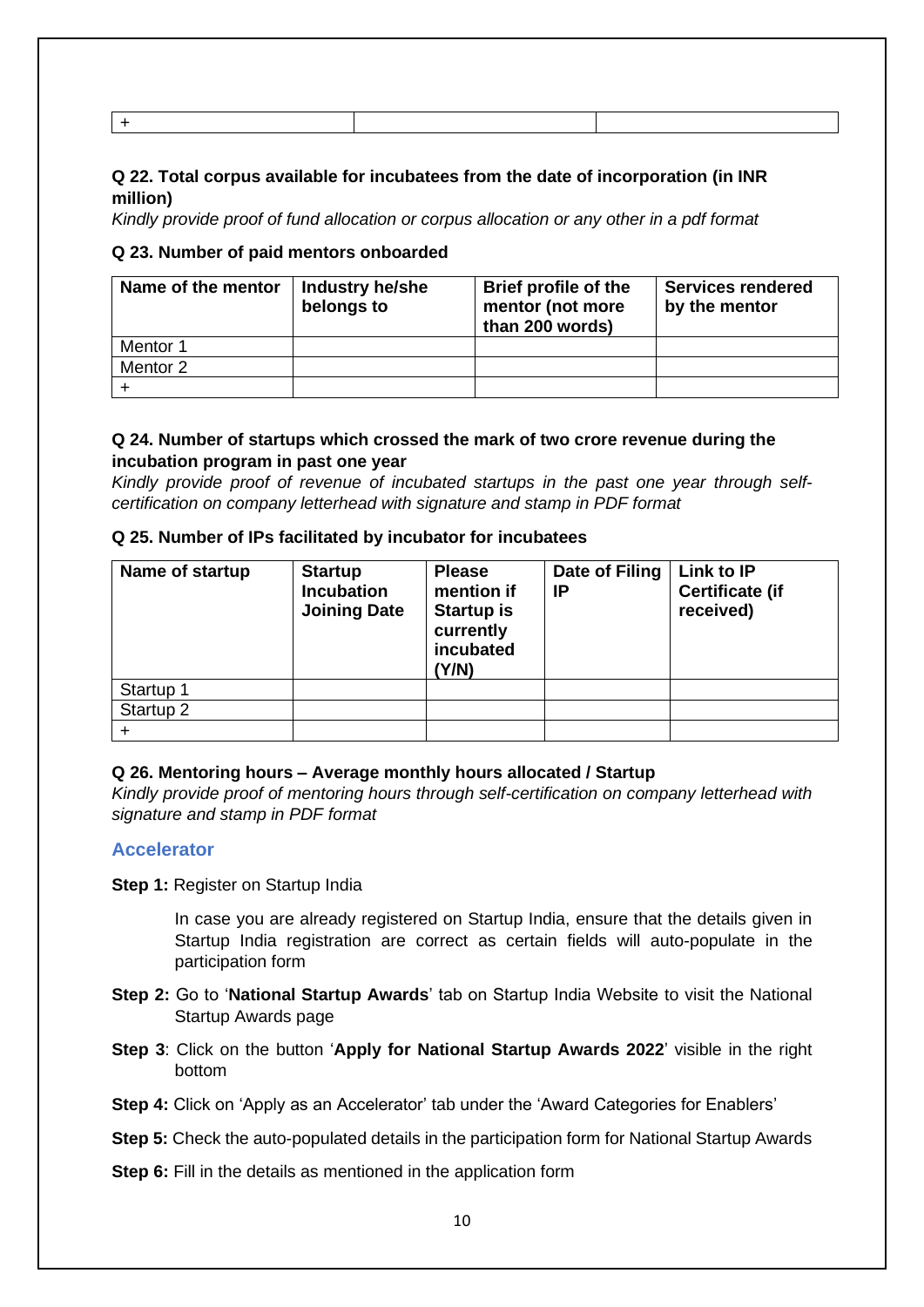**Step 7:** Fill in the details (as per the format given in the application form) for

- Accelerator Details
- Acceleration Support
- Funding Details
- Mentoring Support
- Any other Support Provided to Incubatees

**Step 8:** Ensure to keep the following documents ready for upload

- Certificate of Incorporation
- PAN card for organization

**Step 9:** Re-check the details filled in the application form

**Step 10:** Ensure that all the uploads required comply with the size requirement as mentioned against the category

**Step 11:** Click 'Submit'

# **You are required to submit details\* for the following questions in the format as given below. Please ensure that you attach pdf files**

*\*- All details are to be filled "As on date" except for the fields where there is a timeline mentioned*

# **Q 13. Number of startups accelerated**

| Name of<br>the startup | Name of the<br>founder(s)/co-<br>founder(s) | Date of<br>incorporation | Date of<br>joining the<br>accelerator | <b>Which</b><br>program were<br>they a part of<br>(name of the<br>program, link<br>to the<br>website/micro<br>site of the<br>program) | <b>Funds</b><br>raised while<br>they were<br>part of the<br>accelerator |
|------------------------|---------------------------------------------|--------------------------|---------------------------------------|---------------------------------------------------------------------------------------------------------------------------------------|-------------------------------------------------------------------------|
| Startup 1              |                                             |                          |                                       |                                                                                                                                       |                                                                         |
| Startup 2              |                                             |                          |                                       |                                                                                                                                       |                                                                         |
|                        |                                             |                          |                                       |                                                                                                                                       |                                                                         |

# **Q 14. Number of startups graduated from the accelerator**

| Name of the startup  | Date of graduation of the<br>startup | Valuation at the time of<br>graduation (in INR crores) |
|----------------------|--------------------------------------|--------------------------------------------------------|
| Startup 1            |                                      |                                                        |
| Startup <sub>2</sub> |                                      |                                                        |
|                      |                                      |                                                        |

# **Q 15. Number of startups that have raised follow on investments**

| Name of<br>startup | Date of<br>graduation | What is the<br>total amount of<br>investment that<br>they raised? | <b>Rounds of</b><br>funding | <b>Sources of</b><br>funding<br>(optional) |
|--------------------|-----------------------|-------------------------------------------------------------------|-----------------------------|--------------------------------------------|
| Startup 1          |                       |                                                                   |                             |                                            |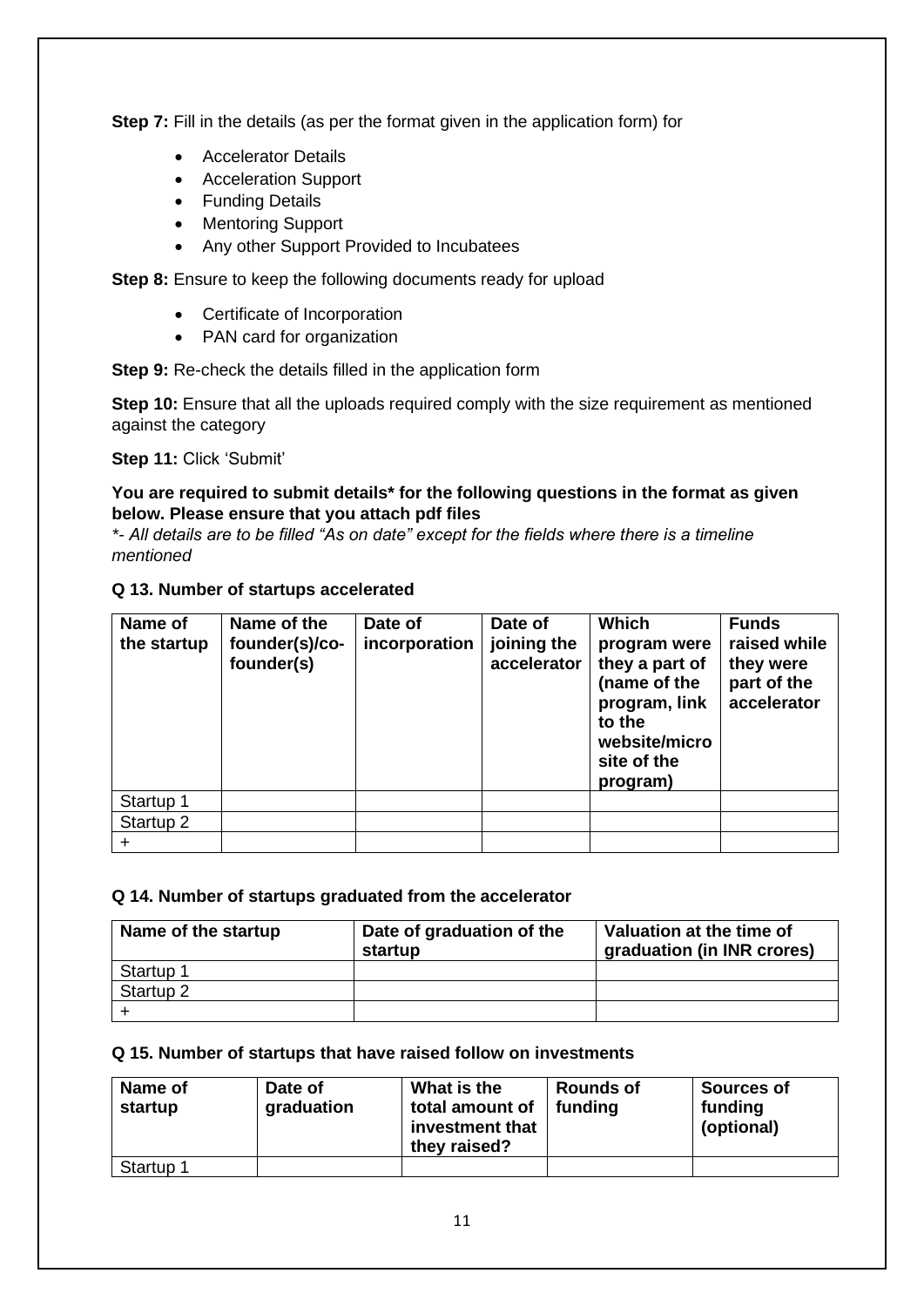# **Q 16. 2-year survival rate of startups from date of joining acceleration program**

| Name of<br>startup   | Date of<br>incorporation | <b>Current base</b><br><b>location</b> | <b>Current clients</b> | <b>Website link for</b><br>the startups |
|----------------------|--------------------------|----------------------------------------|------------------------|-----------------------------------------|
| Startup 1            |                          |                                        |                        |                                         |
| Startup <sub>2</sub> |                          |                                        |                        |                                         |
|                      |                          |                                        |                        |                                         |

# **Q 17. Number of startups invested in**

| Name of<br>startup | <b>Amount of</b><br>investment | Stake % if any | <b>Engagement with startup</b><br>currently |
|--------------------|--------------------------------|----------------|---------------------------------------------|
| Startup 1          |                                |                |                                             |
| Startup 2          |                                |                |                                             |
|                    |                                |                |                                             |

# **Q18. Total investment raised for startups (in INR million)**

| Name of startup      | Source of the investment<br>raised | <b>Amount of the investment</b><br>raised |
|----------------------|------------------------------------|-------------------------------------------|
| Startup 1            |                                    |                                           |
| Startup <sub>2</sub> |                                    |                                           |

# **Q 19. Total corpus available to startups (in INR million)**

*Kindly provide proof of fund allocation or corpus allocation or any other in pdf format*

# **Q 20. Number of paid mentors on-boarded**

| Name of the mentor | Industry he/she<br>belongs to | <b>Brief profile of the</b><br>mentor (not more<br>than 200 words) | <b>Services rendered</b><br>by the mentor |
|--------------------|-------------------------------|--------------------------------------------------------------------|-------------------------------------------|
| Startup 1          |                               |                                                                    |                                           |
| Startup 2          |                               |                                                                    |                                           |
|                    |                               |                                                                    |                                           |

# **Q 24. Number of startups which crossed the mark of ten crore revenue during the acceleration program in past one year**

*Kindly provide proof of revenue of incubated startups in the past one year through selfcertification on company letterhead with signature and stamp in PDF format*

# **Q 25. Number of IPs registered by accelerator**

| Name of startup | <b>Startup</b><br><b>Acceleration</b><br><b>Joining Date</b> | <b>Please</b><br>mention if<br><b>Startup is</b><br>currently in<br>program<br>(Y/N) | Date of Filing<br>IP | Link to IP<br><b>Certificate (if</b><br>received) |
|-----------------|--------------------------------------------------------------|--------------------------------------------------------------------------------------|----------------------|---------------------------------------------------|
| Startup 1       |                                                              |                                                                                      |                      |                                                   |